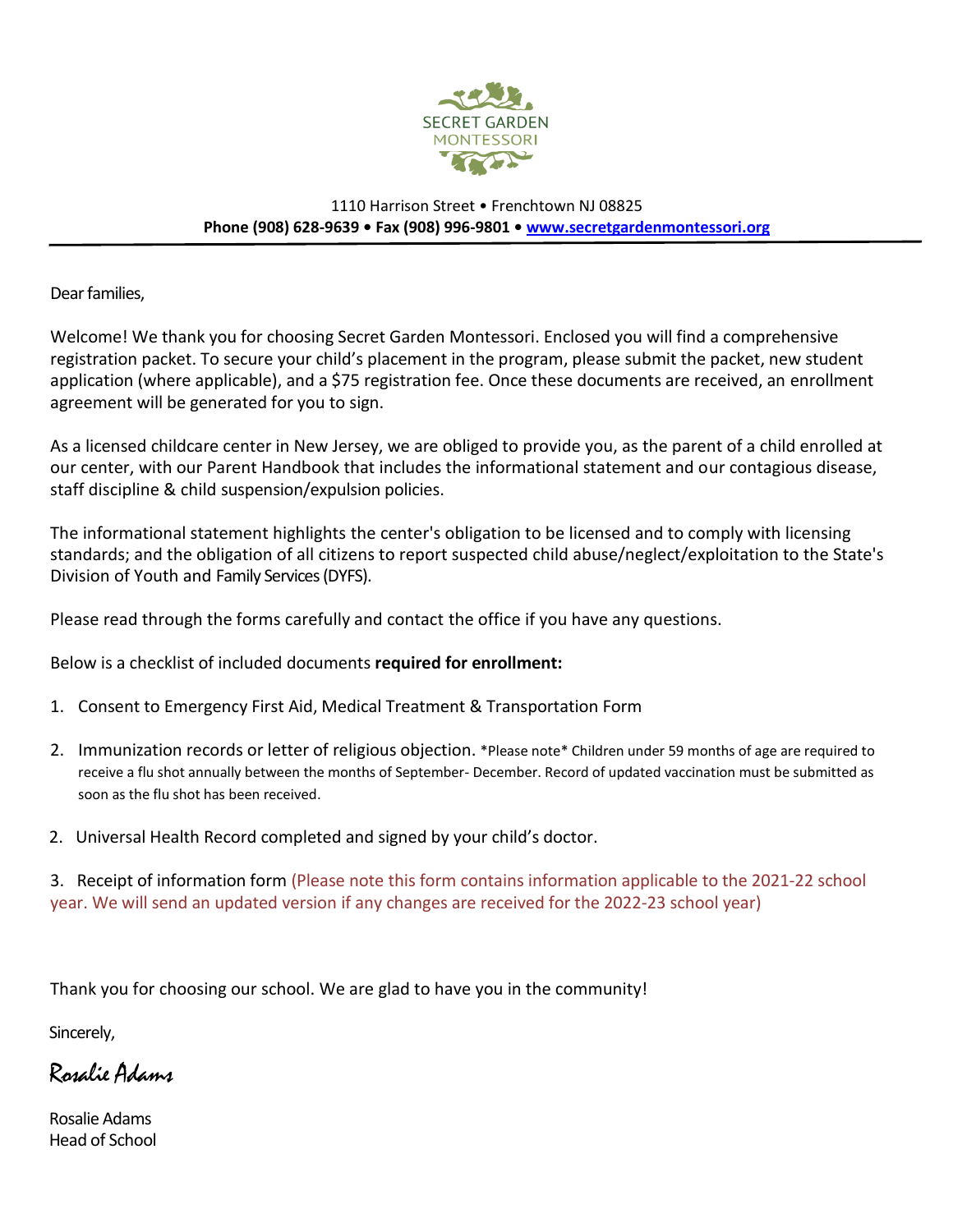## **Secret Garden Montessori 2022-23 Program Registration form**

| Child's name: | DOB:                                                                                                            |  |  |  |
|---------------|-----------------------------------------------------------------------------------------------------------------|--|--|--|
|               |                                                                                                                 |  |  |  |
|               | <b>Sprouts Toddler Program</b>                                                                                  |  |  |  |
|               | Half Day <b>Full Day</b>                                                                                        |  |  |  |
|               | Circle all that apply*                                                                                          |  |  |  |
|               | M T W TH F                                                                                                      |  |  |  |
|               | *Subject to availability/ Three day minimum/ Consecutive days strongly<br>recommended<br><b>Primary Program</b> |  |  |  |
|               |                                                                                                                 |  |  |  |
|               | Half Day Full Day 3-day option*                                                                                 |  |  |  |
|               | *Available for 1 <sup>st</sup> year Primary students for the 1 <sup>st</sup> semester ONLY                      |  |  |  |

Please complete and return to our office with a \$75 registration fee. Upon receipt of this registration, your child's spot will be secured. When we get closer to the new school year, an enrollment agreement will be drafted to be signed by both parties and returned to the office.

| Parent #1 signature: | Date: |  |
|----------------------|-------|--|
|                      |       |  |

Parent #2 signature: \_\_\_\_\_\_\_\_\_\_\_\_\_\_\_\_\_\_\_\_\_\_\_\_\_\_\_ Date: \_\_\_\_\_\_\_\_\_\_\_\_\_\_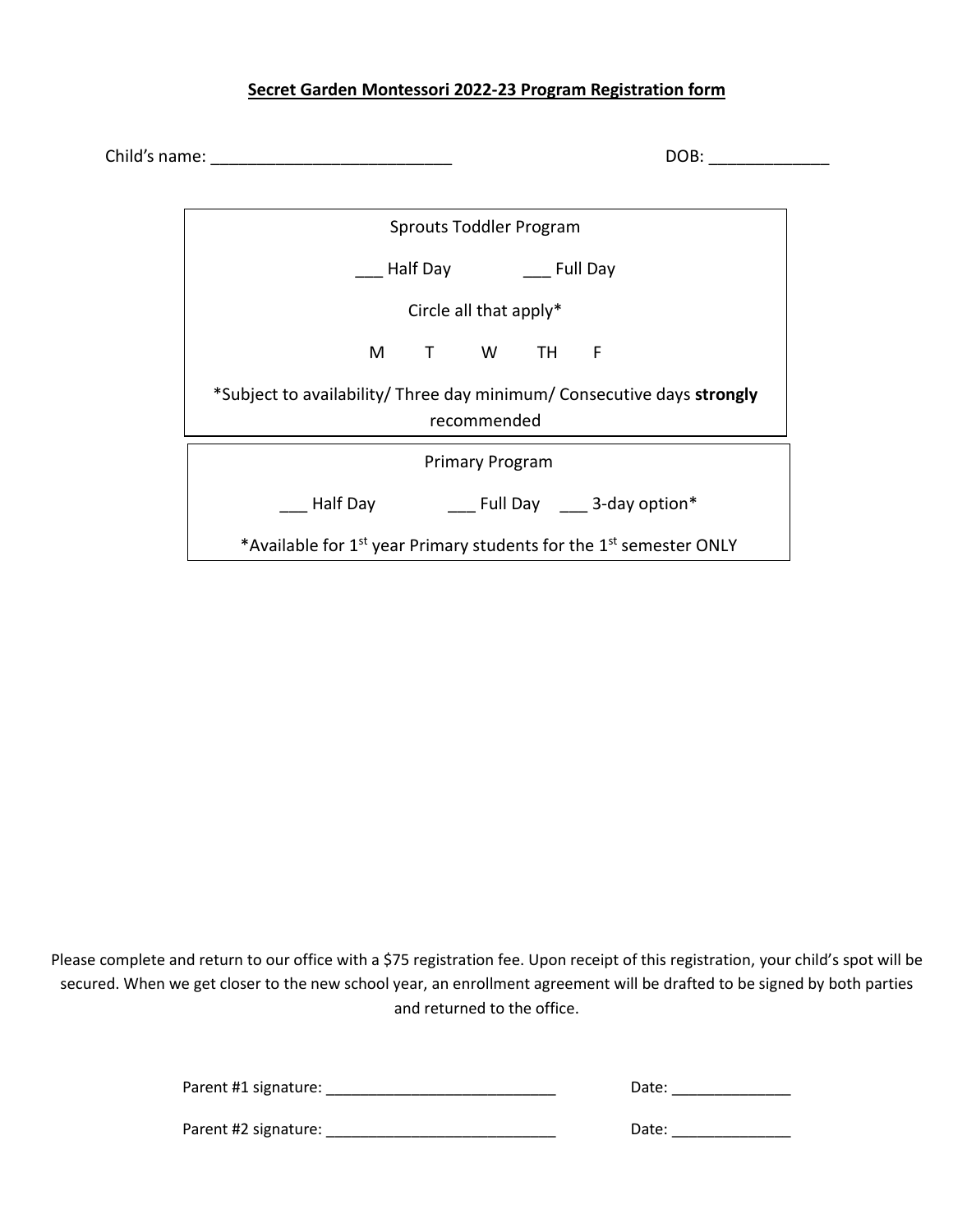# *Consent to Emergency First Aid, Medical Treatment & Transportation*

In the event of medical emergency, I hereby grant permission for administration of first aid, transportation to a hospital, if deemed necessary, and treatment by a physician, or other medical personnel for the following Secret Garden Montessori student during the 2022-23 summer and school year:

Student's Name \_\_\_\_\_\_\_\_\_\_\_\_\_\_\_\_\_\_\_\_\_\_\_\_\_\_\_\_\_\_\_\_\_\_\_ Date of Birth: \_\_\_\_\_\_\_\_\_\_\_

Parent's signature\_\_\_\_\_\_\_\_\_\_\_\_\_\_\_\_\_\_\_\_\_\_\_\_\_\_\_\_ Date: \_\_\_\_\_\_\_\_\_\_\_

Mailing Address: \_\_\_\_\_\_\_\_\_\_\_\_\_\_\_\_\_\_\_\_\_\_\_\_\_\_\_\_\_\_ Home Phone: \_\_\_\_\_\_\_\_\_\_\_\_\_\_

|                                      | <b>Custodial Parent #1</b> | <b>Custodial Parent #2</b>                                                                                                  |
|--------------------------------------|----------------------------|-----------------------------------------------------------------------------------------------------------------------------|
| Name                                 |                            |                                                                                                                             |
| Cell Phone                           |                            |                                                                                                                             |
| <b>Work Phone</b>                    |                            |                                                                                                                             |
| <b>Work Address</b>                  |                            |                                                                                                                             |
| Email                                |                            |                                                                                                                             |
| Is there a non-<br>custodial parent? | yes no                     | If yes, has he/she been denied or limited<br>access to child by court order? (Please<br>include copy of court order if so.) |

#### *Alternate emergency contacts must be able to drive & assume temporary care of child.*

|                       | #1 Alternate Emergency Contact | #2 Alternate Emergency Contact |
|-----------------------|--------------------------------|--------------------------------|
| Name                  |                                |                                |
| Phone                 |                                |                                |
| Address               |                                |                                |
| Relationship to Child |                                |                                |

| Child's Physician:                                                                                                                                   | City, State & Phone #: |
|------------------------------------------------------------------------------------------------------------------------------------------------------|------------------------|
| Child's Dentist:                                                                                                                                     | City, State & Phone #: |
| Insurance company:                                                                                                                                   | Policy #:              |
| Child's SSN:                                                                                                                                         |                        |
|                                                                                                                                                      |                        |
| Regular medications**:                                                                                                                               |                        |
| <b>Medicine Allergies**:</b>                                                                                                                         |                        |
| <b>Food Allergies**</b>                                                                                                                              |                        |
| Other Allergies**:                                                                                                                                   |                        |
| <b>Contract Contract Contract</b><br>the contract of the contract of the contract of the contract of the contract of the contract of the contract of |                        |

*\*\*Please explain details and any instructions on other side of paper*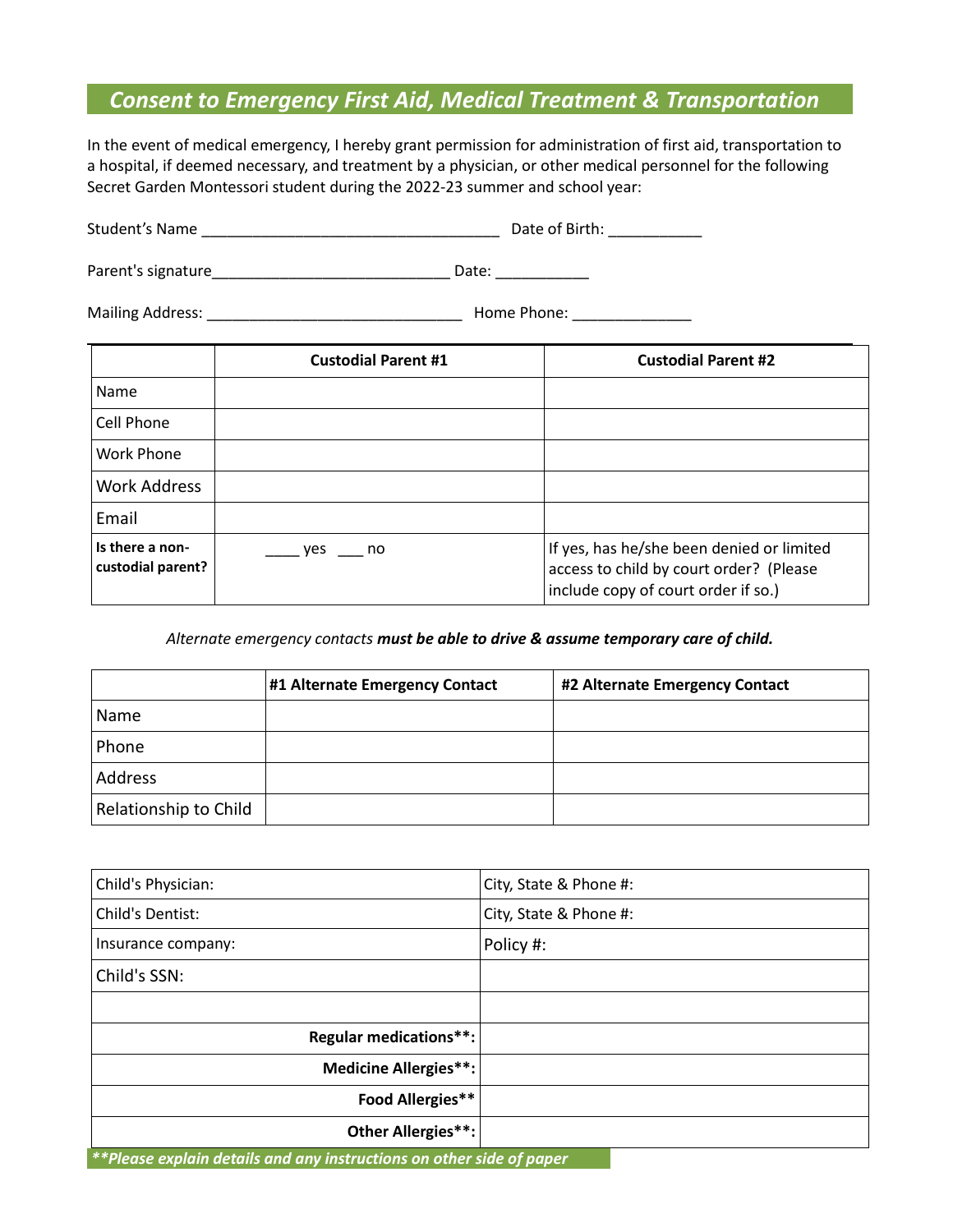## **RECEIPT OF INFORMATION TO PARENTS**

| Division of Youth and Family Services and included in the Secret Garden Montessori Community Handbook. I have<br>reviewed Secret Garden Montessori's 1. Contagious disease policy 2. Release of children policy 3.<br>Discipline/suspension/expulsion policy as required by the Office of Licensing. | I have received and read the copy of the Information to Parents Statement prepared by the Office of Licensing in the                                                                                                                               |
|------------------------------------------------------------------------------------------------------------------------------------------------------------------------------------------------------------------------------------------------------------------------------------------------------|----------------------------------------------------------------------------------------------------------------------------------------------------------------------------------------------------------------------------------------------------|
|                                                                                                                                                                                                                                                                                                      |                                                                                                                                                                                                                                                    |
| Garden Montessori for the 2022-23 school year.                                                                                                                                                                                                                                                       | Additionally, I have received and read Secret Garden Montessori's 1. Health and Safety Plan 2. COVID-19 Travel Policy 3.<br>Virtual Learning Plan 4. Screening Policy and agree to comply with ALL health and safety protocols outlined for Secret |
|                                                                                                                                                                                                                                                                                                      |                                                                                                                                                                                                                                                    |
|                                                                                                                                                                                                                                                                                                      | <b>AUTHORIZATION TO PHOTOGRAPH/LIVE STREAM</b>                                                                                                                                                                                                     |
| $\mathsf{I}$ , and the state $\mathsf{I}$                                                                                                                                                                                                                                                            | dereby authorize Secret Garden Montessori to freely use,                                                                                                                                                                                           |
| afterwards in the following: (Please check all that apply)                                                                                                                                                                                                                                           | reproduce, and/or publish photographs of my child and/or his/her work both while they are enrolled at the school and                                                                                                                               |
| press releases<br>$\circ$<br>brochures & other promotional materials<br>$\circ$<br>on the Secret Garden Montessori website<br>$\circ$<br>newsletter<br>$\circ$<br>on social media<br>$\circ$                                                                                                         |                                                                                                                                                                                                                                                    |
| I do not authorize Secret Garden Montessori to photograph my child for any purpose.                                                                                                                                                                                                                  |                                                                                                                                                                                                                                                    |
|                                                                                                                                                                                                                                                                                                      |                                                                                                                                                                                                                                                    |
|                                                                                                                                                                                                                                                                                                      | Date: and the state of the state of the state of the state of the state of the state of the state of the state                                                                                                                                     |
| for virtual teacher focused sessions, in the event that a child needs to transition to remote learning due to illness.                                                                                                                                                                               |                                                                                                                                                                                                                                                    |
|                                                                                                                                                                                                                                                                                                      | Date: _______________                                                                                                                                                                                                                              |
|                                                                                                                                                                                                                                                                                                      | BLANKET PERMISSION SLIP FOR WALKS DURING SCHOOL DAY                                                                                                                                                                                                |
| Field and visits to our flower garden.                                                                                                                                                                                                                                                               |                                                                                                                                                                                                                                                    |
|                                                                                                                                                                                                                                                                                                      | Date: _______________                                                                                                                                                                                                                              |
|                                                                                                                                                                                                                                                                                                      | <b>PERMISSION TO ADMINISTER SUNBLOCK</b>                                                                                                                                                                                                           |
| Please initial here to signify consent to teacher application of sunblock/lotion (supplied by parents) when deemed<br>necessary during outdoor playtime:                                                                                                                                             |                                                                                                                                                                                                                                                    |

Signature of Parent: \_\_\_\_\_\_\_\_\_\_\_\_\_\_\_\_\_\_\_\_\_\_\_\_\_\_\_\_\_\_\_\_\_\_\_\_\_\_\_\_ Date: \_\_\_\_\_\_\_\_\_\_\_\_\_\_